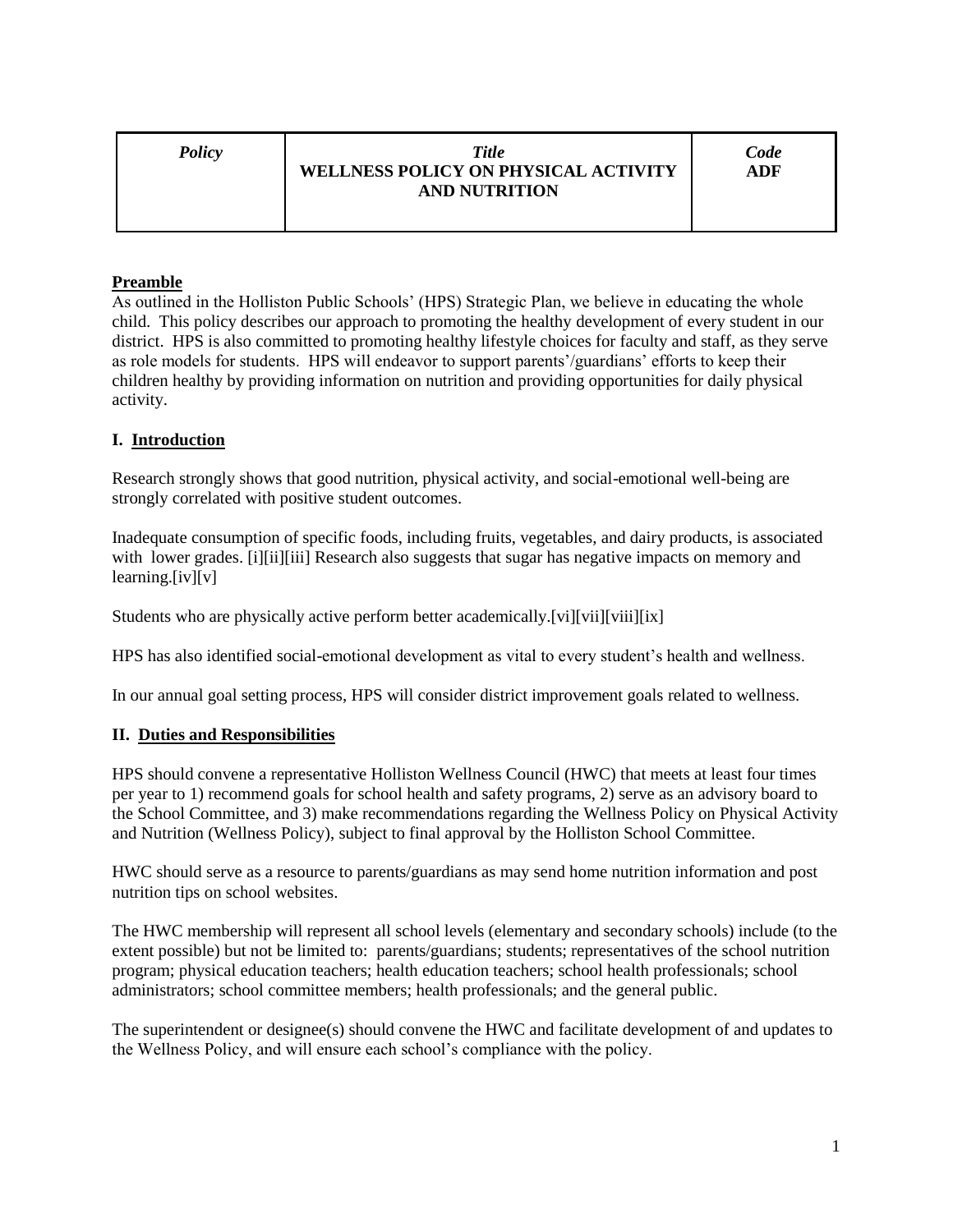HPS should actively inform families and the public each year of basic information about this policy, including its content, any updates to the policy, and implementation status. HPS will make this information available via the district website and/or district-wide communications.

At least once every three years, HPS should evaluate compliance with the Wellness Policy to assess the implementation of the policy and include a description of the progress made in attaining the goals of the HPS Wellness Policy.

## **III. Nutrition**

## **A. School Meal Program**

HPS is committed to serving healthy, affordable meals to children, which 1) include fruits, vegetables, whole grains, and low-fat dairy products, 2) are moderate in sodium, low in saturated fat, and have zero grams of *trans* fat per serving, and 3) meet the nutrition needs of school children within their calorie requirements. The school meal program's objective is to provide a healthy meal to school children, mitigate childhood obesity, model healthy eating to support the development of lifelong healthy eating patterns, and support healthy choices.

All schools within HPS participate in the USDA's National School Lunch Program (NSLP).

Schools will make every effort to eliminate any social stigma related to receiving free and reduced-price school meals and ensure the anonymity of eligible students.

The American Heart Association recommends that children ages 2-18 consume no more than 25 grams (six teaspoons) of added sugar per day. Therefore, the school food services director should consider this recommendation when designing menu selections or choosing snacks to offer students.

Schools should consult students and parents/guardians in selecting foods sold through the school meal programs in order to identify new, healthy, appealing choices. This may be achieved through taste-tests, menu suggestions, Wellness Council meetings, and surveys regarding the menu. In addition, HPS should share nutritional information about school lunches with parents/guardians and students through menus, the HPS website, or point-of-purchase materials.

Where practicable, lunch will follow the recess period to better support learning, behavior, and healthy eating.

## **B. Staff Qualifications and Professional Development**

All school nutrition program directors, managers, and staff will meet state and federal hiring and professional development requirements.

## **C. Access to Foods and Beverages During the School Day**

HPS is committed to ensuring that all foods and beverages available to students for purchase on school property during the school day (e.g. vending machines, school stores) support healthy eating. The foods and beverages sold outside of the school meal program (e.g., "competitive" foods and beverages) will come from the John C. Stalker Institute of Food and Nutrition's "A-List" (the Stalker "A List").

#### **D. Celebrations and Rewards**

All foods offered on the school campus should meet or exceed the Stalker "A List" nutrition standards, including the following situations: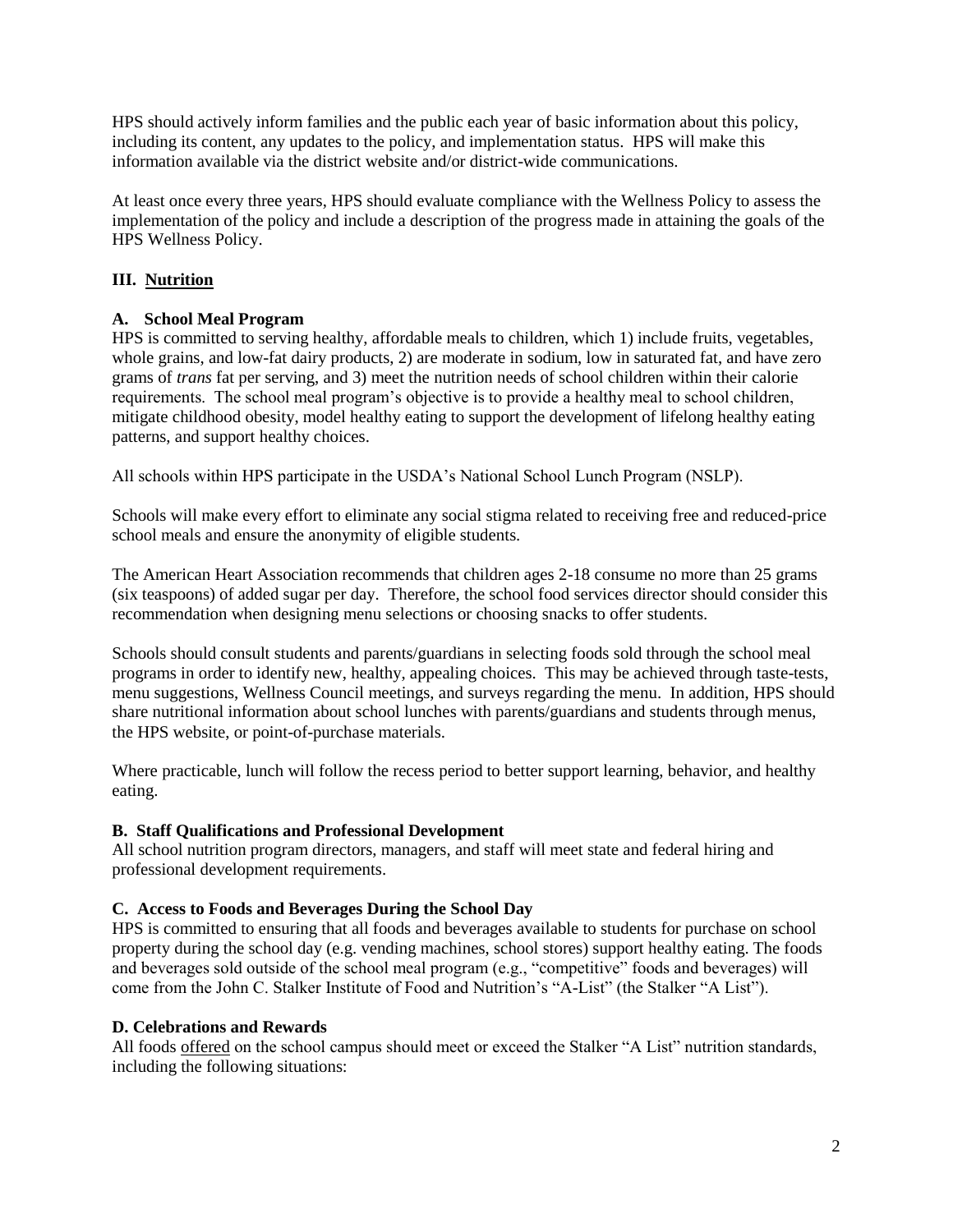- 1. The Holliston School Committee encourages the use of non-food activities (i.e., mystery reader, star of the day, etc.) and/or combining celebrations in order to limit the quantity of food coming into the classroom.
- 2. HPS will provide to parents/guardians the Stalker "A List" and/or a school-specific snack list, subject to school nurse approval, to help educate parents/guardians about healthy snack choices.
- 3. If a staff member provides a snack for a child who does not have one that day, the snack should be on the Stalker "A-List." Exceptions may be made for children with medical conditions and/or documented special needs.
- 4. Food should not be withheld as a punishment or consequence. The Holliston School Committee discourages the use of food or beverages as rewards or incentives.

# **E. Fundraising Activities**

Fundraising activities cannot include the sale of food to students on school premises during the school day.

# **F. Nutrition Education**

HPS will teach, model, encourage and support healthy eating by all students. Schools should provide nutrition education and engage in nutrition promotion that:

- Is consistent with the Massachusetts Curriculum Frameworks;
- Encourages students to be physically active beyond physical education classes;
- Promotes fruits, vegetables, whole-grain products, low-fat and fat-free dairy products, and healthy food preparation methods;
- Encourages classroom teachers to provide short physical activity breaks between lessons or classes, as appropriate; and
- Includes nutrition education training for appropriate teachers and other staff.

## **G. Food and Beverage Marketing in Schools**

Food and beverage marketing is defined as advertising and other promotions in schools. Food and beverage marketing often includes oral, written, or graphic statements made for the purpose of promoting the sale of a food or beverage product made by the producer, manufacturer, seller, or any other entity with a commercial interest in the product.

Any foods and beverages marketed or promoted to students on the school campus during the school day should be on the Stalker "A-List."

## **H. Breakfast**

Well-nourished children perform better in the classroom. Through newsletter articles, take-home materials, and the HPS website, schools should encourage parents/guardians to provide a healthy breakfast for their children.

## **I. Scheduling of Meals**

Whenever possible, schools should:

- provide an adequate amount of time for students to eat within the parameters of the school schedule
- provide the opportunity for students to wash or sanitize hands before and after meals or snacks
- take reasonable steps to accommodate the tooth-brushing regimens of students with special oral health needs (i.e. orthodontia or high tooth-decay risk)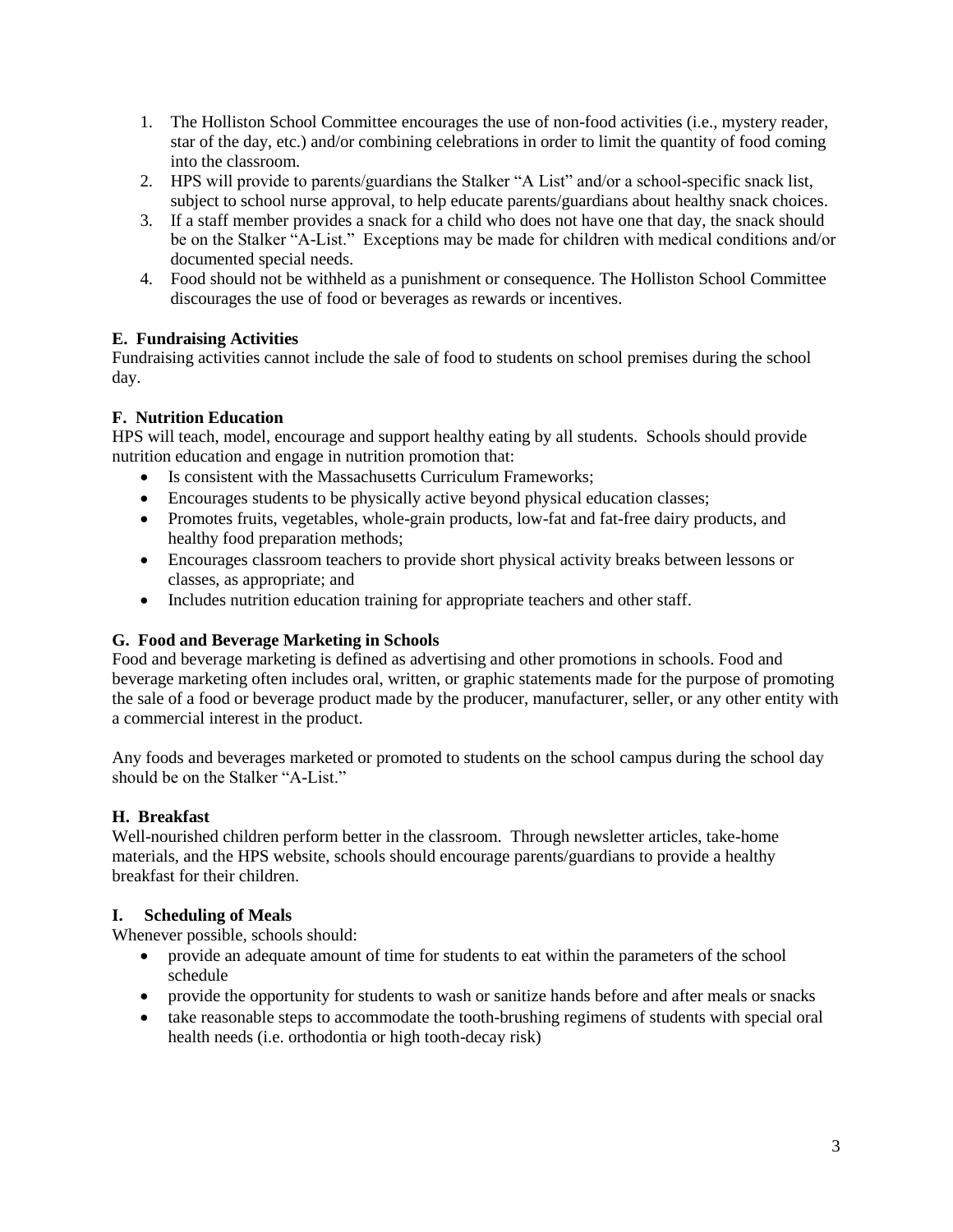#### **IV. Physical Activity**

According to the Centers for Disease Control, children and adolescents should participate in at least 60 minutes of physical activity every day. HPS is committed to providing opportunities to contribute to that goal.

Teachers and other school personnel are strongly discouraged from curtailing or withholding opportunities for physical activity (e.g., recess, physical education) as a disciplinary consequence. Students may be kept in from recess or excluded from a Physical Education class if the removal is necessary to protect the health, safety, and/or welfare of the student and/or other students and staff. Missed recess will not be used as a consequence for unfinished work, work avoidance, or missed homework. Alternative movement activities will be provided, if possible, if said consequence occurs.

#### **A. Physical Education**

HPS should provide students with physical education, using an age-appropriate, sequential physical education curriculum consistent with national and state standards for physical education.

All students should be provided equal opportunity to participate in physical education classes. HPS will make appropriate accommodations to allow for equitable participation for all students and will adapt physical education classes and equipment as necessary.

All elementary students in each grade should receive wellness/physical education for at least 50 minutes per week throughout the school year.

All middle school students are required to take the equivalent of one academic year of wellness/physical education during their three years at the school. All high school students are required to take one term of wellness/physical education each year.

## **B. Recess (Elementary Schools)**

All full-day elementary school students should have at least 25 minutes of supervised recess per day, whenever possible. When outdoors, schools should encourage physical activity through the provision of age appropriate playground equipment, open space and verbal cueing.

## **C. Classroom Physical Activity Breaks (Elementary and Secondary)**

HPS recognizes that students are more attentive and ready to learn if provided with periodic breaks when they can be physically active or stretch. Thus, students should be offered periodic opportunities, independent of classroom transition periods, to be active or to stretch throughout the day on all or most days during a typical school week.

## **D. Before and After School Activities**

Secondary schools will offer interscholastic sports programs when resources and interest permit. Whenever possible, programs will offer a range of activities that meet the needs, interests, and abilities of all students.

# **V. Other Activities that Promote Student and Staff Wellness**

Schools in the district are encouraged to coordinate content that promotes student health, including socialemotional education, across curricular areas.

## **A. Staff Wellness and Health Promotion**

HPS encourages staff member participation in health promotion programs on healthy eating and weight management, which are available through the Town of Holliston, and are free or low-cost.